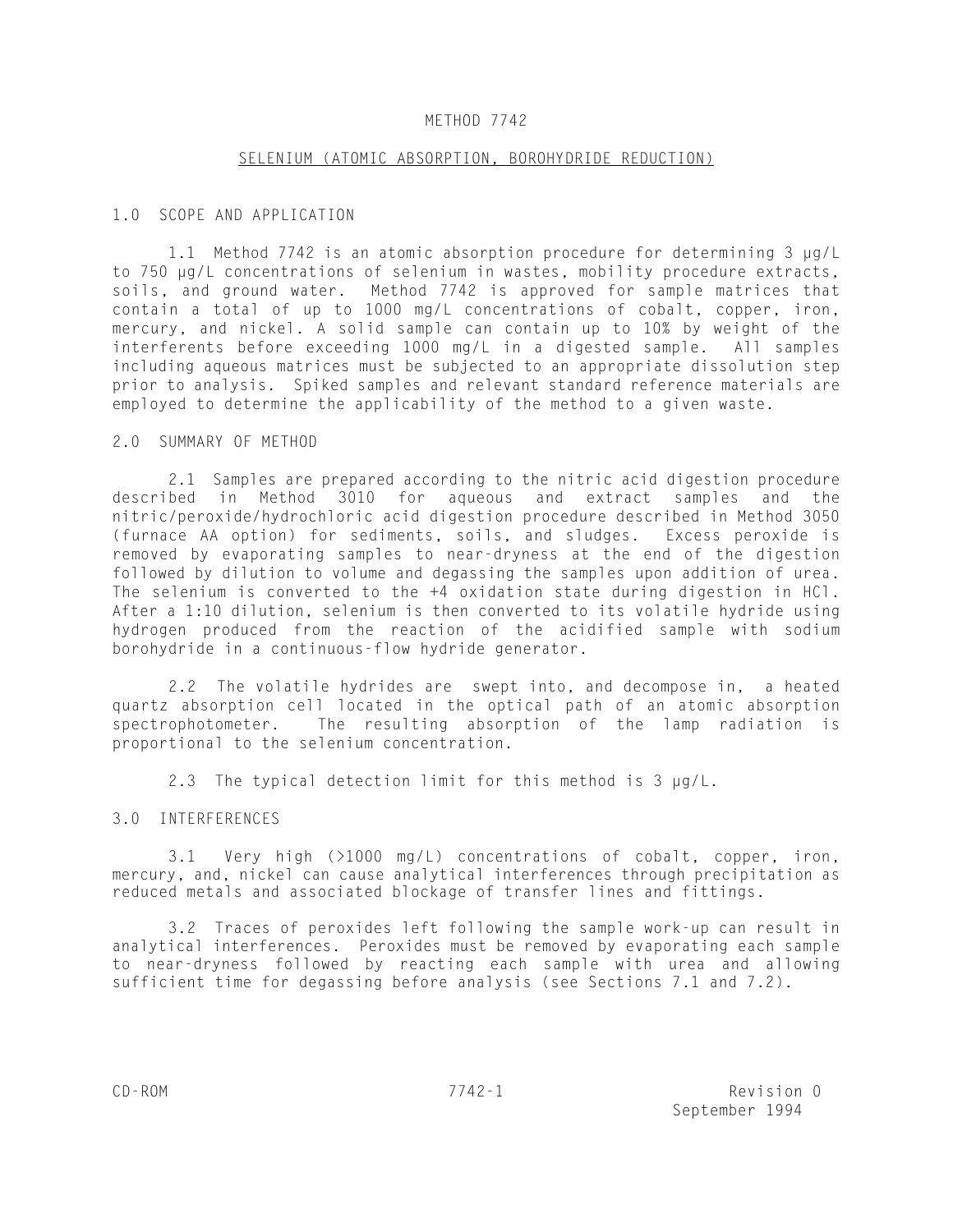3.3 Even after acid digestion, flame gases and organic compounds may remain in the sample. Flame gases and organic compounds can absorb at the analytical wavelengths and background correction should be used.

#### 4.0 APPARATUS AND MATERIALS

4.1 Electric hot plate: Large enough to hold at least several 100 mL Pyrex digestion beakers.

4.2 A continuous-flow hydride generator: A commercially available continuous-flow sodium borohydride/HCl hydride generator or a generator constructed similarly to that shown in Figure 1 (P. S. Analytical or equivalent).

4.2.1 Peristaltic Pump: A four-channel, variable-speed peristaltic pump to permit regulation of liquid-stream flow rates (Ismatec Reglo-100 or equivalent). Pump speed and tubing diameters should be adjusted to provide the following flow rates: sample/blank flow = 4.2 mL/min; borohydride flow =  $2.1$  mL/min.

4.2.2 Sampling Valve (optional): A sampling valve (found in the P. S. Analytical Hydride Generation System or equivalent) that allows switching between samples and blanks (rinse solution) without introduction of air into the system will provide more signal stability.

4.2.3 Transfer Tubing and Connectors: Transfer tubing (1 mm I.D.), mixing T's, and connectors are made of fluorocarbon (PFA or TFM) and are of compatible sizes to form tight, leak-proof connections (Latchat, Technicon, etc. flow injection apparatus accessories or equivalent).

4.2.4 Mixing Coil: A 20-turn coil made by wrapping transfer tubing around a 1-cm diameter by 5-cm long plastic or glass rod (see Figure 1).

4.2.5 Mixing Coil Heater, if appropriate: A 250-mL Erlenmeyer flask containing 100 mL of water heated to boiling on a dedicated onebeaker hotplate (Corning PC-35 or equivalent). The mixing coil in 4.2.4 is immersed in the boiling water to speed kinetics of the hydride forming reactions and increase solubility of interfering reduced metal precipitates.

4.2.6 Gas-Liquid Separator: A glass apparatus for collecting and separating liquid and gaseous products (P. S. Analytical accessory or equivalent) which allows the liquid fraction to drain to waste and gaseous products above the liquid to be swept by a regulated carrier gas (argon) out of the cell for analysis. To avoid undue carrier gas dilution, the gas volume above the liquid should not exceed 20 mL. See Figure 1 for an acceptable separator shape.

4.2.7 Condensor: Moisture picked up by the carrier gas must be removed before encountering the hot absorbance cell. The moist carrier gas with the hydrides is dried by passing the gasses through a small (< 25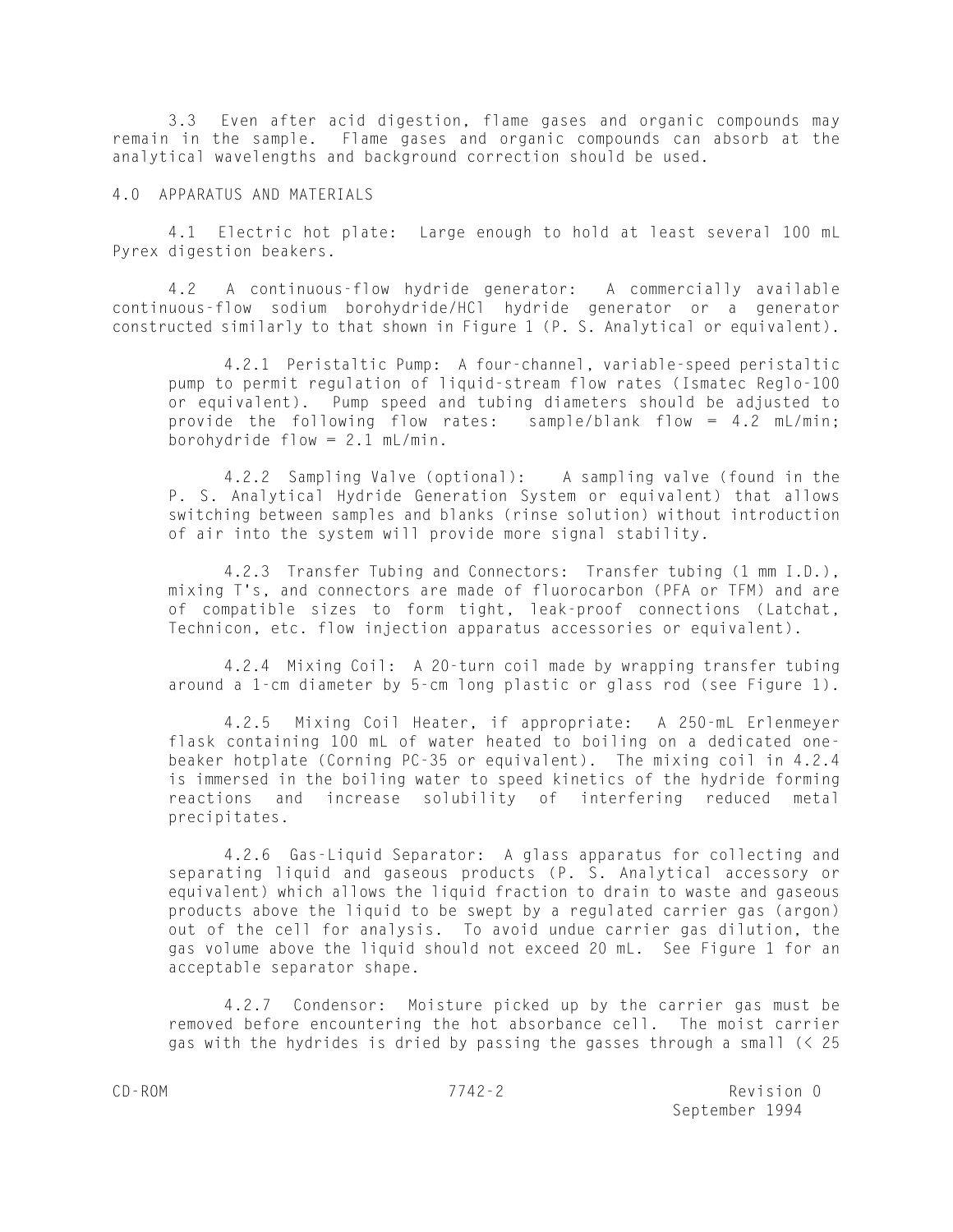mL) volume condensor coil (Ace Glass Model 6020-02 or equivalent) that is cooled to 5°C by a water chiller (Neslab RTE-110 or equivalent). Cool tapwater in place of a chiller is acceptable.

4.2.8 Flow Meter/Regulator: A meter capable of regulating up to 1 L/min of argon carrier gas is recommended.

4.3 Absorbance Cell: A 17-cm or longer quartz tube T-cell (windowless is strongly suggested) is recommended, as shown in Figure 1 (Varian Model VGA-76 accessory or equivalent). The cell is held in place by a holder that positions the cell about 1 cm over a conventional AA air-acetylene burner head. In operation, the cell is heated to around  $900^{\circ}$ C.

4.4 Atomic absorption spectrophotometer: Single- or dual- channel, single- or double-beam instrument having a grating monochromator, photomultiplier detector, adjustable slits, a wavelength range of 190 to 800 nm, and provisions for interfacing with an appropriate recording device.

4.5 Burner: As recommended by the particular instrument manufacturer for an air-acetylene flame. An appropriate mounting bracket attached to the burner that suspends the quartz absorbance cell between 1 and 2 cm above the burner slot is required.

4.6 Selenium hollow cathode lamp or selenium electrodeless discharge lamp and power supply. Super-charged hollow-cathode lamps or EDL lamps are recommended for maximum sensitivity.

4.7 Strip-chart recorder (optional): Connect to output of spectrophotometer.

5.0 REAGENTS

5.1 Reagent water : Water must be monitored for impurities. Refer to Chapter 1 for definition of Reagent water.

5.2 Concentrated nitric acid  $(HNO<sub>3</sub>)$ : Acid must be analyzed to determine levels of impurities. If a method blank is <MDL, the acid can be used.

5.3 30% Hydrogen peroxide  $(H_2O_2)$ : Peroxide must be a tin-free grade.

5.4 Concentrated hydrochloric acid (HCl): Acid must be analyzed to determine levels of impurities. If a method blank is <MDL, the acid can be used.

5.5 Diluent solution: A 3% HCl solution in reagent water must be prepared as a diluent solution if excessive levels of analytes or interfering metals are found in the undiluted samples.

5.6 Urea  $(H_2NCONH_2)$ : A 5.00-g portion of reagent grade urea must be added to a 25-mL aliquot of each sample for removal of excess peroxide through degassing (see Section 7.2).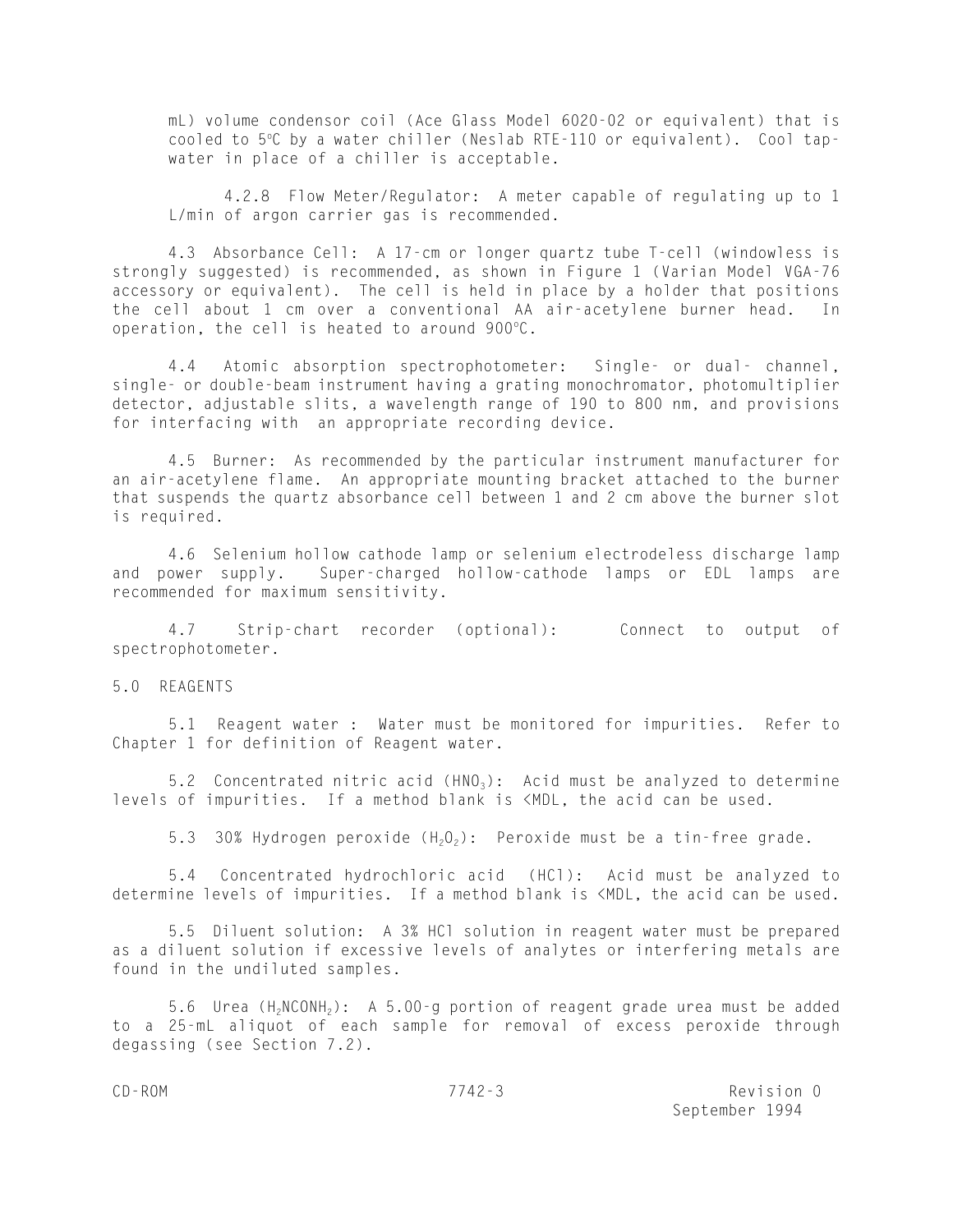

Figure 1. Continuous-flow sodium borohydride/hydride generator apparatus setup and an AAS sample introduction system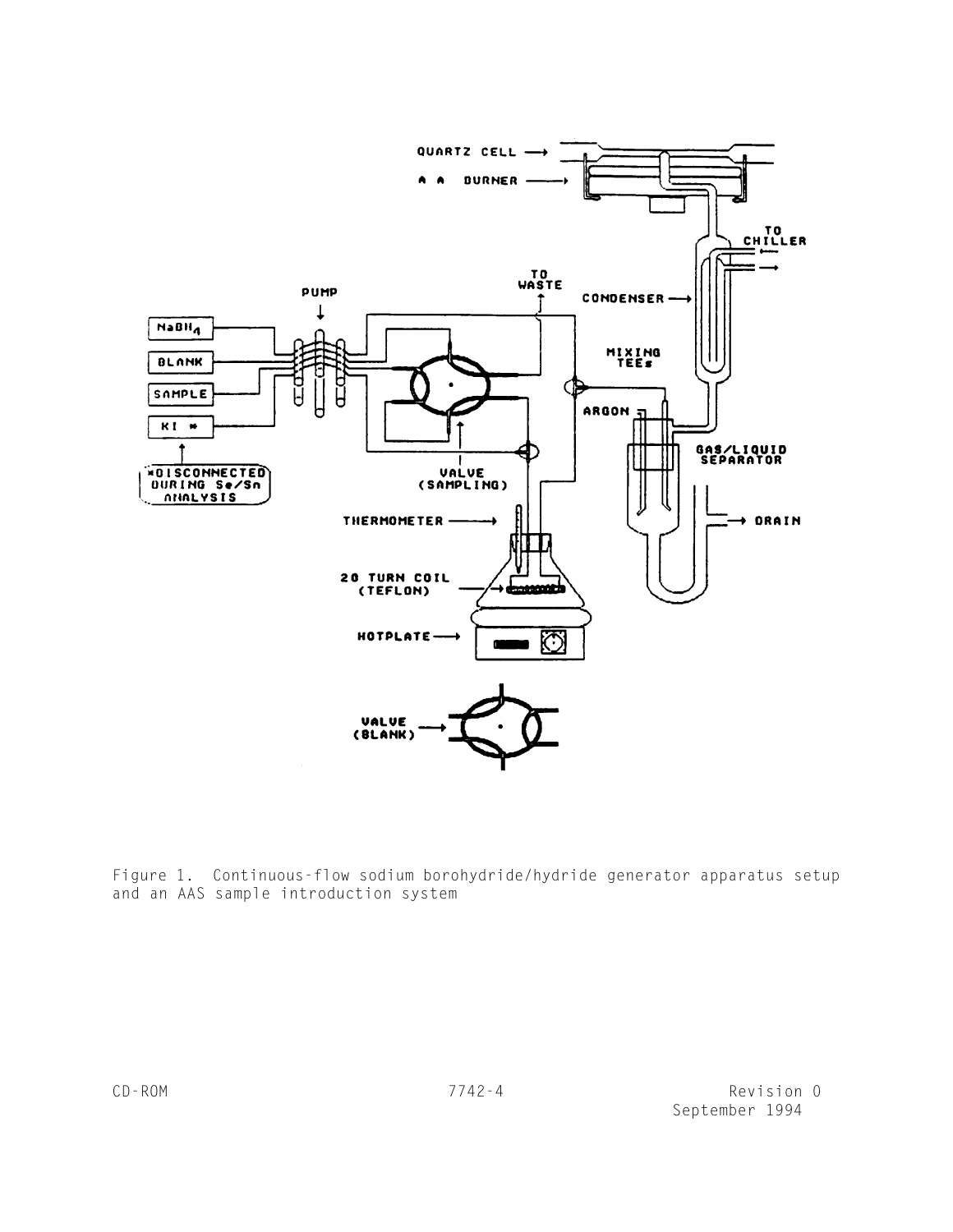5.7 4% Sodium Borohydride (NaBH<sub>4</sub>): A 4 % sodium borohydride solution (20 g reagent-grade NaBH4 plus 2 g sodium hydroxide dissolved in 500 mL of reagent water) must be prepared for conversion of the selenium to its hydride.

5.8 Selenium solutions:

5.8.1 **Selenium standard stock solution** (1,000 mg/L): Either procure certified aqueous standards from a supplier and verify by comparison with a second standard, or dissolve 0.3453 g of selenious acid (assay 96.6% of  $H_2$ SeO<sub>3</sub>) in 200 mL of reagent water (1 mL = 1 mg Se).

5.8.2 **Selenium working stock solution:** Pipet 1 mL selenium standard stock solution into a 1 L volumetric flask and bring to volume with reagent water containing 1.5 mL concentrated  $HNO<sub>3</sub>/liter$ . The concentration of this solution is 1 mg Se/L  $(1 \text{ mL} = 1 \text{ µq} \text{ Se})$ .

#### 6.0 SAMPLE COLLECTION, PRESERVATION, AND HANDLING

6.1 All samples must have been collected using a sampling plan that addresses the considerations discussed in Chapter Nine of this manual.

6.2 All sample containers must be prewashed with detergents, acids, and reagent water. Plastic and glass containers are both suitable.

 6.3 Special containers (e.g., containers used for volatile organic analysis) may have to be used if very volatile selenium compounds are suspected to be present in the samples.

6.4 Aqueous samples must be acidified to a pH of <2 with nitric acid.

6.5 Nonaqueous samples shall be refrigerated, when possible, and analyzed as soon as possible.

#### 7.0 PROCEDURE

7.1 Place a 100-mL portion of an aqueous sample or extract or 1.000 g of a dried solid sample in a 250-mL digestion beaker. Digest aqueous samples and extracts according to Method 3010. Digest solid samples according to Method 3050 (furnace AA option) with the following modifications: add 5 mL of concentrated hydrochloric acid just prior to the final volume reduction stage to aid in conversion of selenium to its plus four state; the final volume reduction should be to less than 5 mL but not to dryness to adequately remove excess hydrogen peroxide (see note). After dilution to volume, further dilution with diluent may be necessary if the analyte is known to exceed 750 µg/L or if interferents are expected to exceed a total of 1000 mg/L in the digestate.

> Note: For solid digestions, the volume reduction stage is critical to obtain accurate data. Close monitoring of each sample is necessary when this critical stage in the digestion is reached.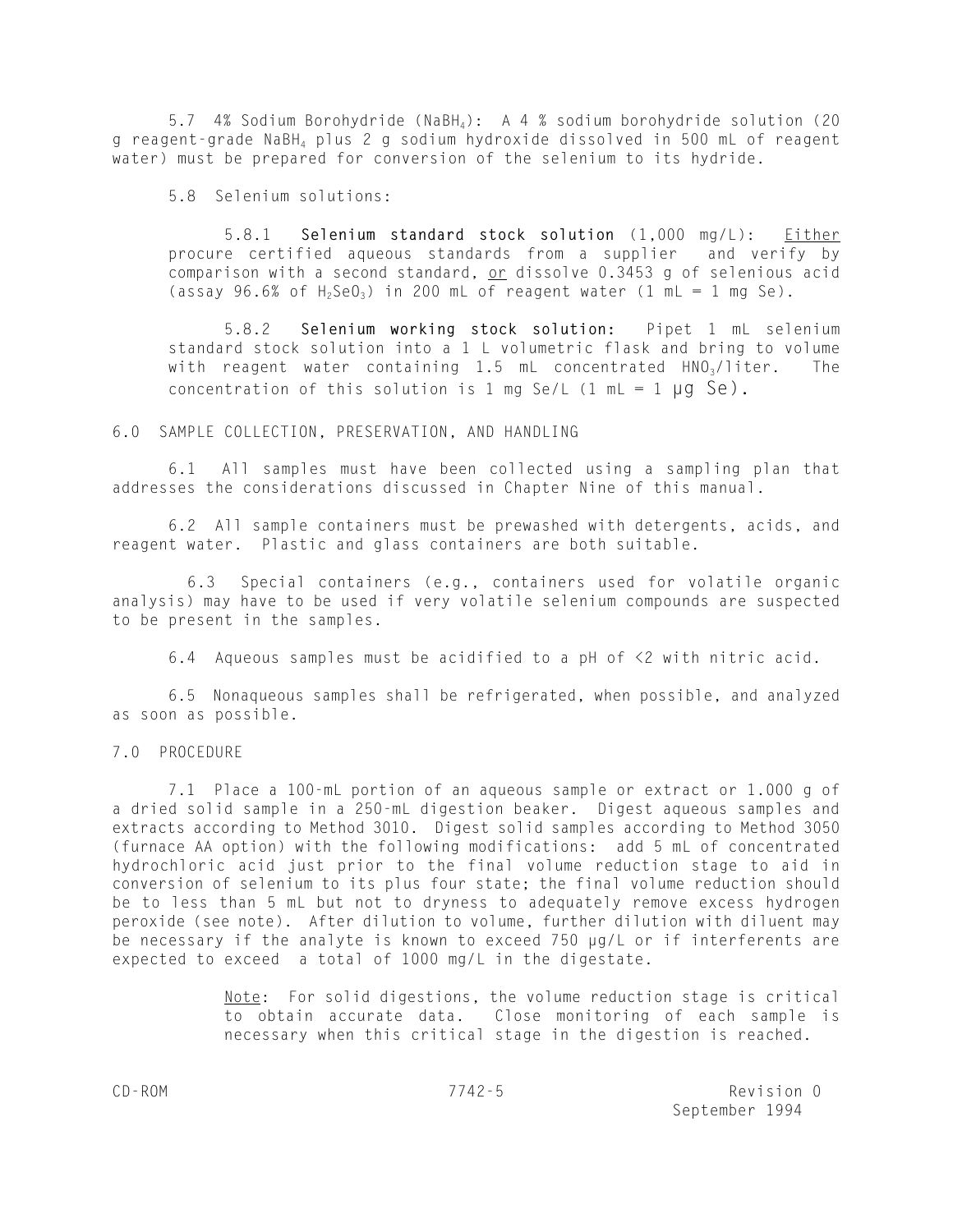7.2 Prepare samples for hydride analysis by adding 1.00 g urea, and 20 mL concentrated HCl to a 5.00 mL aliquot of digested sample in a 50-mL volumetric flask. Heat in a water bath to dissolve salts and reduce selenium (at least 30 minutes is suggested). Bring flask to volume with reagent water before analyzing. A ten-fold dilution correction must be made in the final concentration calculations.

7.3 Prepare working standards from the standard stock selenium solution. Transfer 0, 0.5, 1.0, 1.5, 2.0, and 2.5 mL of standard to 100-mL volumetric flasks and bring to volume with diluent. These concentrations will be 0, 5, 10, 15, 20, and 25 µg Se/L.

7.4 If EP extracts (Method 1310) are being analyzed for selenium, the method of standard additions must be used. Spike appropriate amounts of working standard selenium solution to three 25 mL aliquots of each unknown. Spiking volumes should be kept less than 0.250 mL to avoid excessive spiking dilution errors.

7.5 Set up instrumentation and hydride generation apparatus and fill reagent containers. The sample and blank flows should be set around 4.2 mL/min, and the borohydride flow around 2.1 mL/min. The argon carrier gas flow is adjusted to about 200 mL/min. For the AA, use the 196.0-nm wavelength and 2.0-nm slit width (or manufacturer's recommended slit-width) with background correction. Begin all flows and allow the instrument to warm-up according to the instrument manufacturer's instructions.

7.6 Place sample feed line into a prepared sample solution and start pump to begin hydride generation. Wait for a maximum steady-state signal on the strip-chart recorder. Switch to blank sample and watch for signal to decline to baseline before switching to the next sample and beginning the next analysis. Run standards first (low to high), then unknowns. Include appropriate QA/QC solutions, as required. Prepare calibration curves and convert absorbances to concentration. See following analytical flowchart.

# **CAUTION: The hydride of selenium is very toxic. Precautions must be taken to avoid inhaling the gas.**

7.7 If the method of standard additions was employed, plot the measured concentration of the spiked samples and unspiked sample versus the spiked concentrations. The spiked concentration axis intercept will be the method of standard additions concentration. If the plot does not result in a straight line, a nonlinear interference is present. This problem can sometimes be overcome by dilution or addition of other reagents if there is some knowledge about the waste. If the method of standard additions was not required, then the concentration is determined from a standard calibration curve.

## 8.0 QUALITY CONTROL

8.1 Refer to Section 8.0 of Method 7000.

CD-ROM 7742-6 Revision 0 September 1994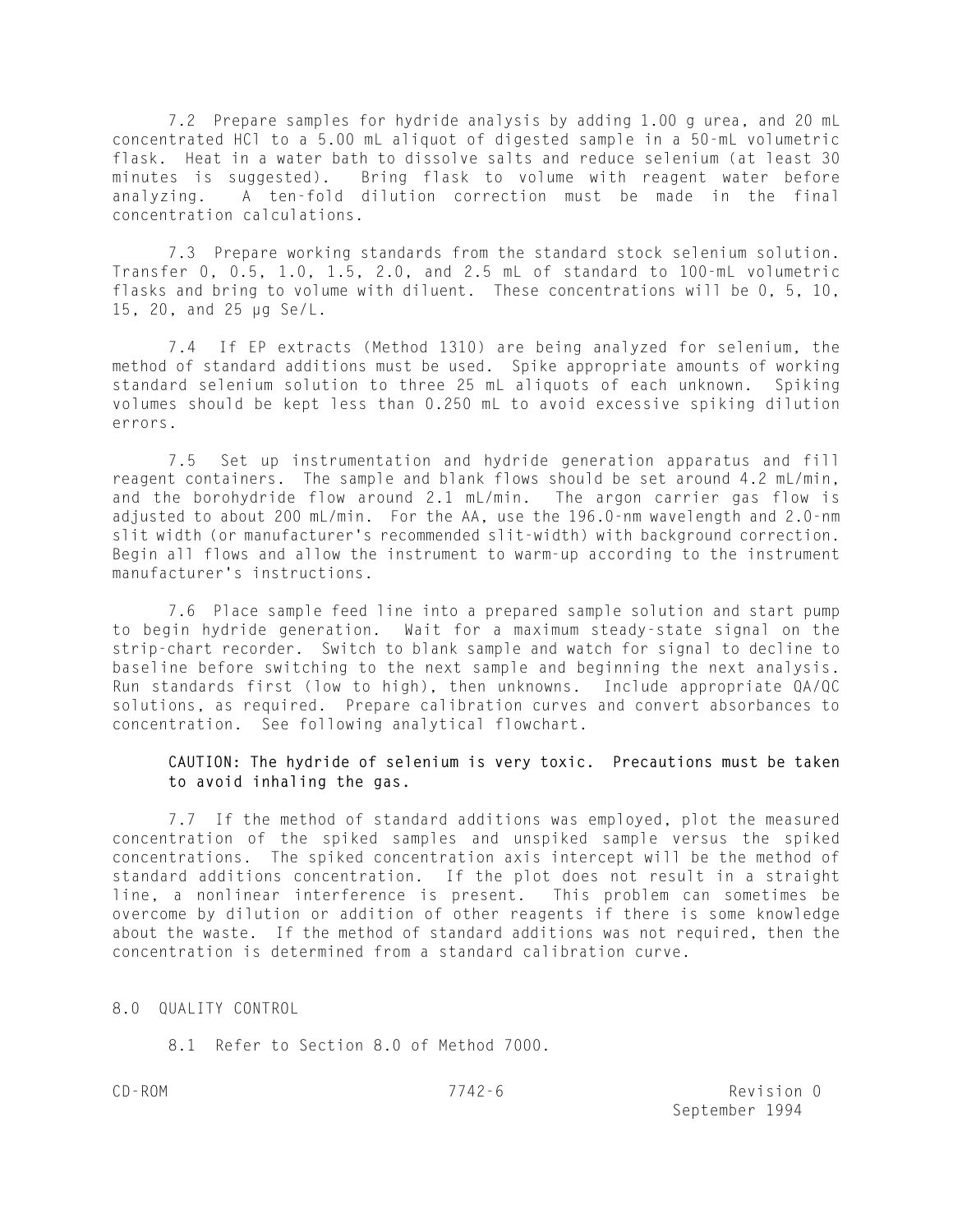# 9.0 METHOD PERFORMANCE

9.1 The relative standard deviation obtained by a single laboratory for 7 replicates of a contaminated soil was 18% for selenium at 8.2 ug/L in solution. The average percent recovery of the analysis of an 2 µg/L spike on ten different samples is 100.5% for selenium.

# 10.0 REFERENCES

- 1. Methods for Chemical Analysis of Water and Wastes, EPA-600/4-82-055, December 1982, Method 206.3.
- 2. "Evaluation of Hydride Atomic Absorption Methods for Antimony, Arsenic, Selenium, and Tin", an EMSL-LV internal report under Contract 68-03-3249, Job Order 70.16, prepared for T. A. Hinners by D. E. Dobb, and J. D. Lindner of Lockheed Engineering and Sciences Co., and L. V. Beach of the Varian Corporation.